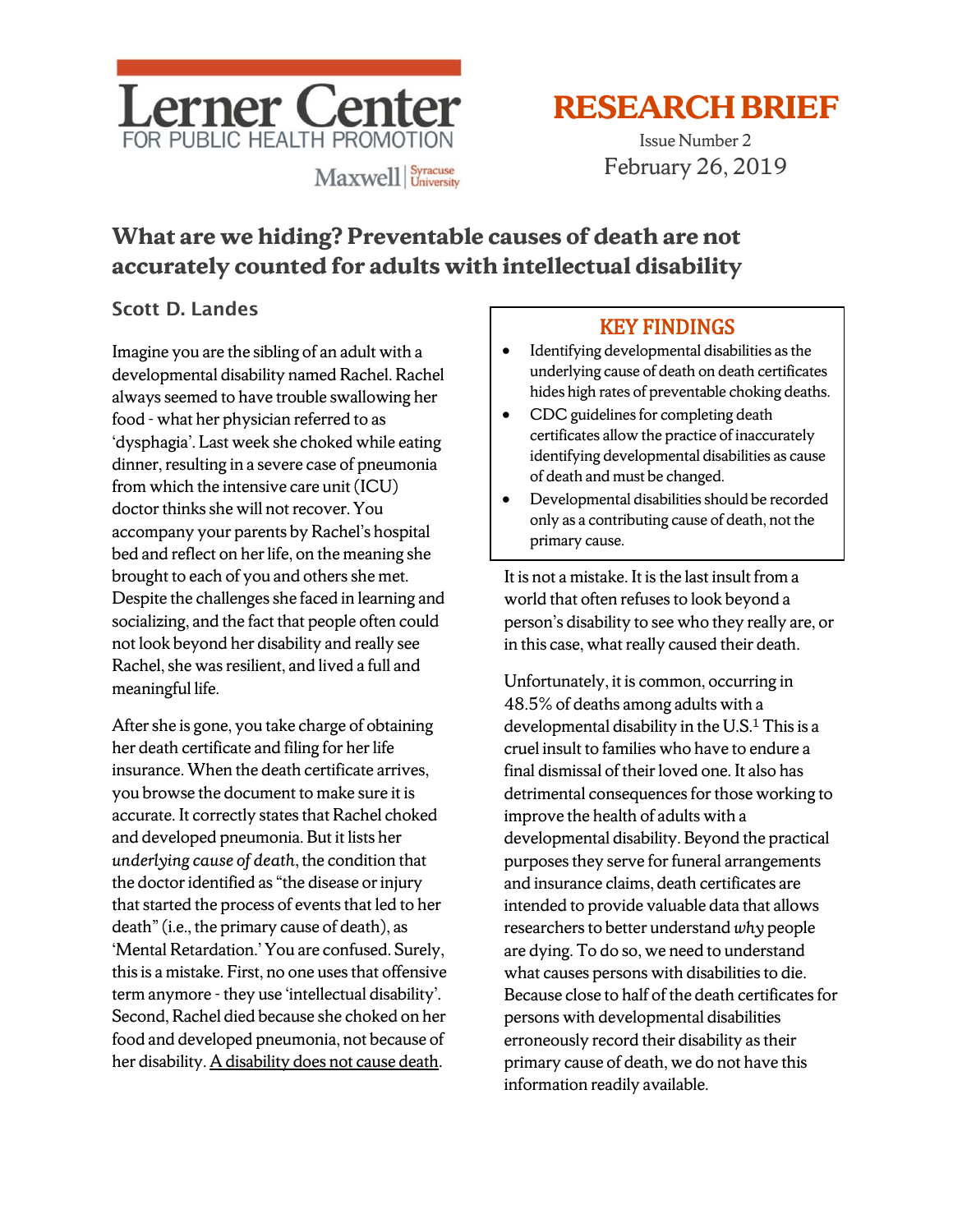#### **Revealing Actual Causes of Death**

I[n our research,](https://bmjopen.bmj.com/content/9/2/e026614.)<sup>1</sup> we analyzed the death certificates of 33,154 adults with a developmental disability who died between 2012 and 2016 to determine how many inaccuracies there are in cause of death reporting for people with a developmental disability. What we found was disturbing.

Properly revising these death certificates to identify the true primary cause of death reveals that a much higher percentage of adults with a developmental disability died from respiratory disease (26.2% when revised, as opposed to 10.5%), heart disease (17.4% when revised, as opposed to 12.2%) and external causes (6.0% when revised, as opposed to 2.6%) than previously thought. When we dug deeper, we found that the primary respiratory diseases killing these adults were 'Pneumonitis due to inhalation of food/vomit' (9.7%) and 'Pneumonia'(8.4%). The primary external cause was 'Accidental inhalation and ingestion of food or other objects causing obstruction of the respiratory tract' (3.7%). Thus, recording the death as being caused by a disability, in the presence of more direct causes of death, hides an unacceptably high rate of preventable choking deaths among adults with developmental disability.

The most disturbing part of this story may be that the organization that provides direction on how to complete a death certificate allows this practice to continue. In the U.S., the Centers for Disease Control and Prevention (CDC) provides guidelines for completing death certificates based on suggestions provided by the World Health Organization (WHO). The CDC's guidelines for completing death certificates specifies that the direct cause of death isto be listed in Part I of the death certificate, while Part II is supposed to include other diagnoses the decedent had at the time of death, that contributed to, but did not directly cause death. The CDC guidelines also specify

which diagnoses are allowed to be listed as a cause of death. <sup>2</sup> Although developmental disabilities are not diseases or injuries that can initiate the causal sequence of events leading to death, the CDC allows, and at times even encourages, them to be listed as the underlying cause of death in Part I. In doing so, it allows individuals who complete the death certificate (e.g., medical examiner, coroner, attending physician) to continue recording developmental disabilities as a cause of death. As the cause of death is the primary measure used in evaluating population mortality trends, this practice hides a high percentage of preventable deaths among adults with developmental disability.

### **How Can we Fix This?**

Researchers concerned about making sure we have accurate mortality data for adults with developmental disability agree on a simple solution to this problem. Organizations that provide guidelines for death certificate completion, such as the CDC, should mandate that developmental disabilities should not be listed in Part I of the death certificate, but should be recorded in Part II only.<sup>1,3-5</sup> Doing so would ensure that the death certificates for adults with a developmental disability record their actual cause of death, instead of inaccurately recording that they died from a disability. This would ensure more reliable data on mortality trends for this population, which would increase the chance of identifying and addressing health risks for those currently living with these disabilities. In turn, this may help to reduce preventable deaths among this population and extend their lives. For the families of adults such as Rachel, we would prevent an unnecessary and cruel last act of overlooking their loved one because of their disability. Individuals with developmental disability and their families have experienced mistreatment for way too long, including in the way we record their deaths. It is time for this to change.